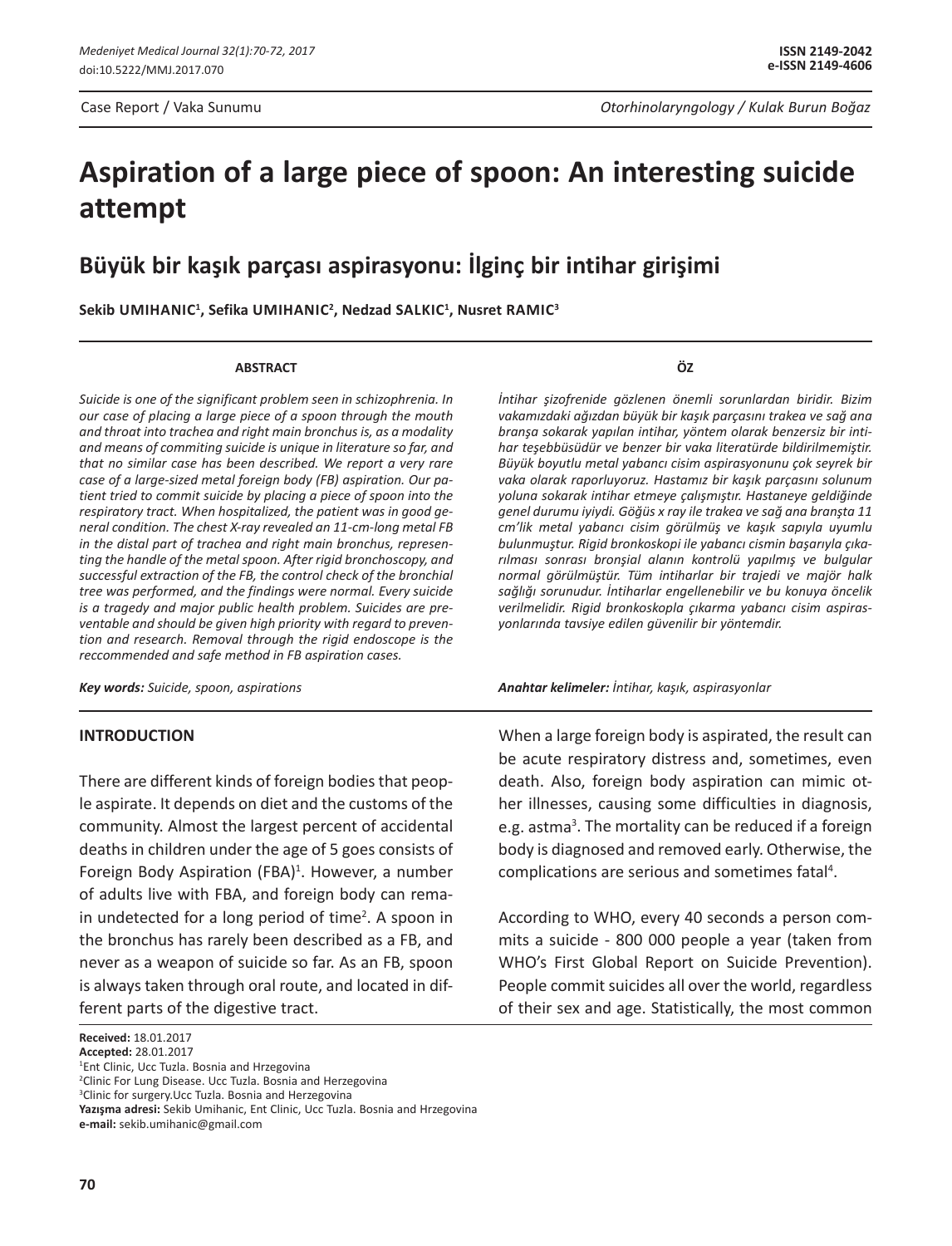group of people committing suicides are those aged 70 years and older. On the other hand, suicide is immediately behind the first place among causes of death in 15-29 year-age group, and in some countries the highest rates of suicide are found among young people<sup>5</sup>. In this case report we presented a patient who aspirated a large piece of spoon, with an intention to commit suicide.

# **CASE REPORT**

A 41-year-old male patient was transferred to our hospital. The patient had a history of schizophrenia. With an intention to commit suicide, the patient aspirated a large piece of spoon.

Vital signs were normal. The chest X-ray revealed a metal 11-cm-long foreign object in the distal part of trachea and right main bronchus (Figure 1). The patient was scheduled promptly for rigid bronchoscopy under general anaesthesia, without endotracheal intubation. In case of failed endoscopy, as a backup plan tracheotomy and the extraction of the FB thro-



**Figure 1. Foreign body in the trachea and the right bronchus detected with X-ray.**



**Figure 2. Piece of spoon removed from the trachea.**

ugh tracheostoma were decided upon Laryngeal findings were not remarkable. A metal FB extending into the right main bronchus was present in the distal parts of trachea. Its curved tip was facing anteriorly. Removal of the spoon with a bronchoscope no. 9 failed, because the diameter of the FB was larger than the caliber of the bronchoscope. Then the trachea was entered with pincers and bronchoscope no. 7. The FB was grabbed with the pincers and the bronchus was dilated with the bronchoscope. The distal, curved end of the spoon was freed, and the whole FB was removed with one move. The dimensions of the FB were 11 cm x 1 cm (curved end) representing the handle of the metal spoon (Figure 2). After the successful extraction of the FB, the control check of the bronchial tree was performed, and the findings were normal. After the procedure, the patient was in a good condition and the next day he was discharged from the hospital.

# **DISCUSSION**

Some risk factors for suicide attempts include depression, substance misuse, suicidal ideation, and hopelessness<sup>6</sup>. In various countries of the world different techniques have been used for suicide. Ajdacic-Gross et al.<sup>7</sup> described a while hanging is the most common method of suicide mainly in the Eastern European countries such as Latvia, Poland, Romania, and Lithuania. They also reported firearm suicide as the predominant method in the Argentina, Uruguay, United States, and Switzerland. As a different suicide method, jumping, is mostly seen in Malta, Hong Kong, and Luxembourg. As highly lethal and violent methods, hanging and firearm suicide are mainly seen in men, while such a less lethal and violent methods, drowning and poisoning are mainly selected by women.

We have described a very rare case of a large-sized metal foreign body aspiration. Our patient tried to commit suicide by placing a piece of spoon into the respiratory tract. When hospitalized, the patient was in good general condition, and it is well known that an aspired foreign body can be tolerated by healthy